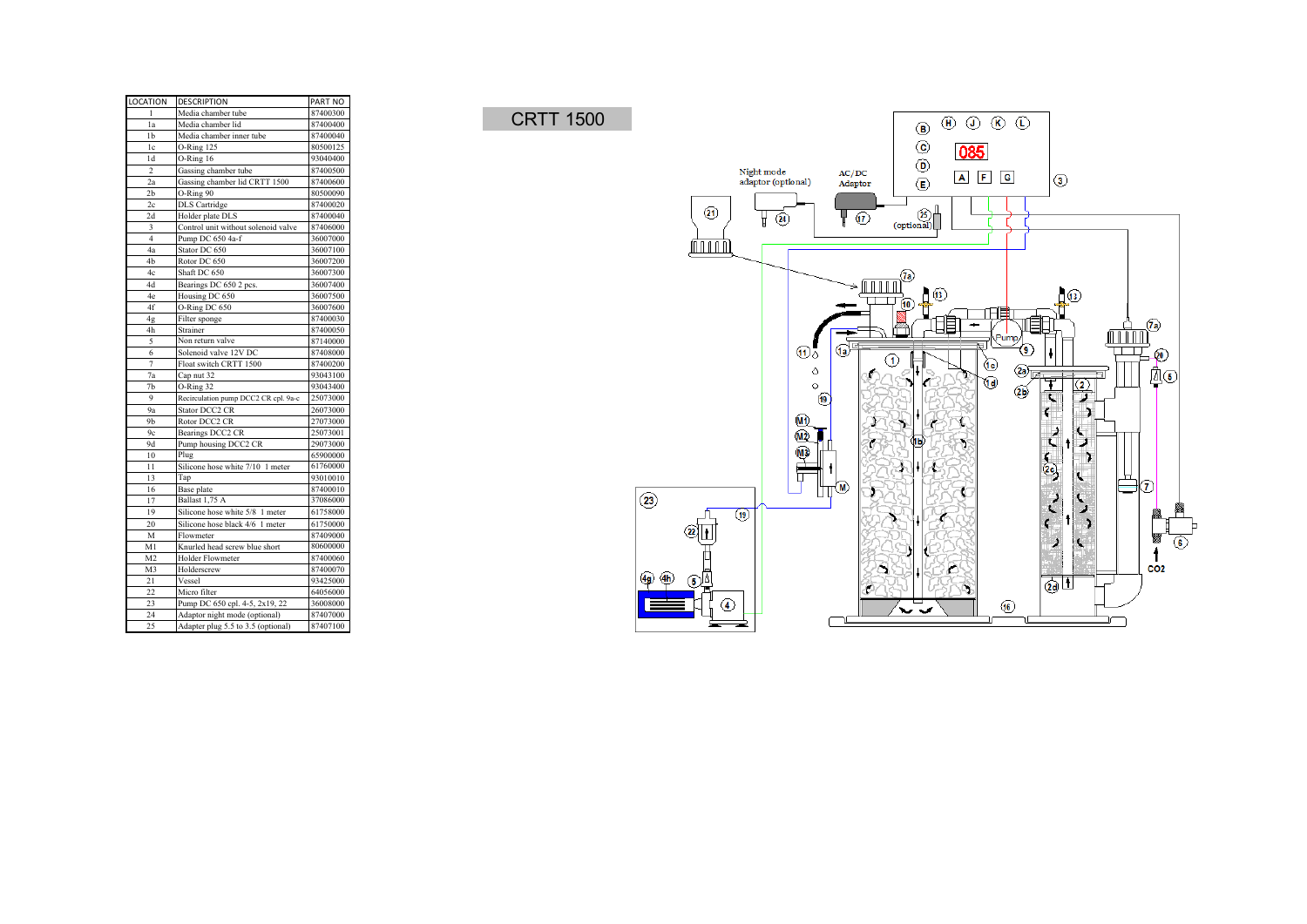| LOCATION       | <b>DESCRIPTION</b>                   | PART NO  |
|----------------|--------------------------------------|----------|
| 1              | Media chamber tube                   | 80402300 |
| 1a             | Media chamber lid                    | 80402400 |
| 1b             | Media chamber inner tube             | 80402040 |
| 1c             | O-Ring 200                           | 80500200 |
| 1d             | O-Ring 16                            | 93040400 |
| $\overline{c}$ | Gassing chamber tube                 | 87400500 |
| 2a             | Gassing chamber lid CRTT 3000        | 87402600 |
| 2 <sub>b</sub> | O-Ring 90                            | 80500090 |
| 2c             | <b>DLS</b> Cartridge                 | 87400020 |
| 2d             | Holder plate                         | 87400030 |
| 3              | Control unit without solenoid valve  | 87406000 |
| $\overline{4}$ | Pump DC 650 4a-f                     | 36007000 |
| 4a             | Stator DC 650                        | 36007100 |
| 4b             | Rotor DC 650                         | 36007200 |
| 4c             | Shaft DC 650                         | 36007300 |
| 4d             | Bearings DC 650 2 pcs.               | 36007400 |
| 4e             | Housing DC 650                       | 36007500 |
| 4f             | O-Ring DC 650                        | 36007600 |
| 4g             | Filter sponge                        | 87400030 |
| 4h             | Strainer                             | 87400050 |
| 5              | Non return valve                     | 87140000 |
| 6              | Solenoid valve 12V DC                | 87408000 |
| 7              | Float switch CRTT 3000               | 87400200 |
| 7a             | Cap nut 32                           | 93043100 |
| 7 <sub>b</sub> | O-Ring 32                            | 93043400 |
| 9              | Recirculation pump DCC2 CR cpl. 9a-c | 25073000 |
| 9a             | Stator DCC2 CR                       | 26073000 |
| 9 <sub>b</sub> | Rotor DCC2 CR                        | 27073000 |
| 9c             | Bearings DCC2 CR                     | 25073001 |
| 9d             | Pump housing DCC2 CR                 | 29073000 |
| 10             | Plug                                 | 65900000 |
| 11             | Silicone hose white 7/10 1 meter     | 61760000 |
| 13             | Tap                                  | 93010010 |
| 16             | Base plate                           | 87402010 |
| 17             | Ballast 1.75 A                       | 37086000 |
| 19             | Silicone hose white 5/8 1 meter      | 61758000 |
| 20             | Silicone hose black 4/6 1 meter      | 61750000 |
| M              | Flowmeter                            | 87409000 |
| M1             | Knurled head screw blue short        | 80600000 |
| M <sub>2</sub> | <b>Hloder Flowmeter</b>              | 87400060 |
| M3             | Holder screw                         | 87400070 |
| 21             | Vessel                               | 93425000 |
| 22             | Micro filter                         | 64056000 |
| 23             | Pump DC 650 cpl. 4-5, 2x19, 22       | 36008000 |
| 24             | Adaptor night mode (optional)        | 87407000 |
| 25             | Adapter plug 5.5 to 3.5 (optional)   | 87407100 |
|                |                                      |          |

CRTT 3000